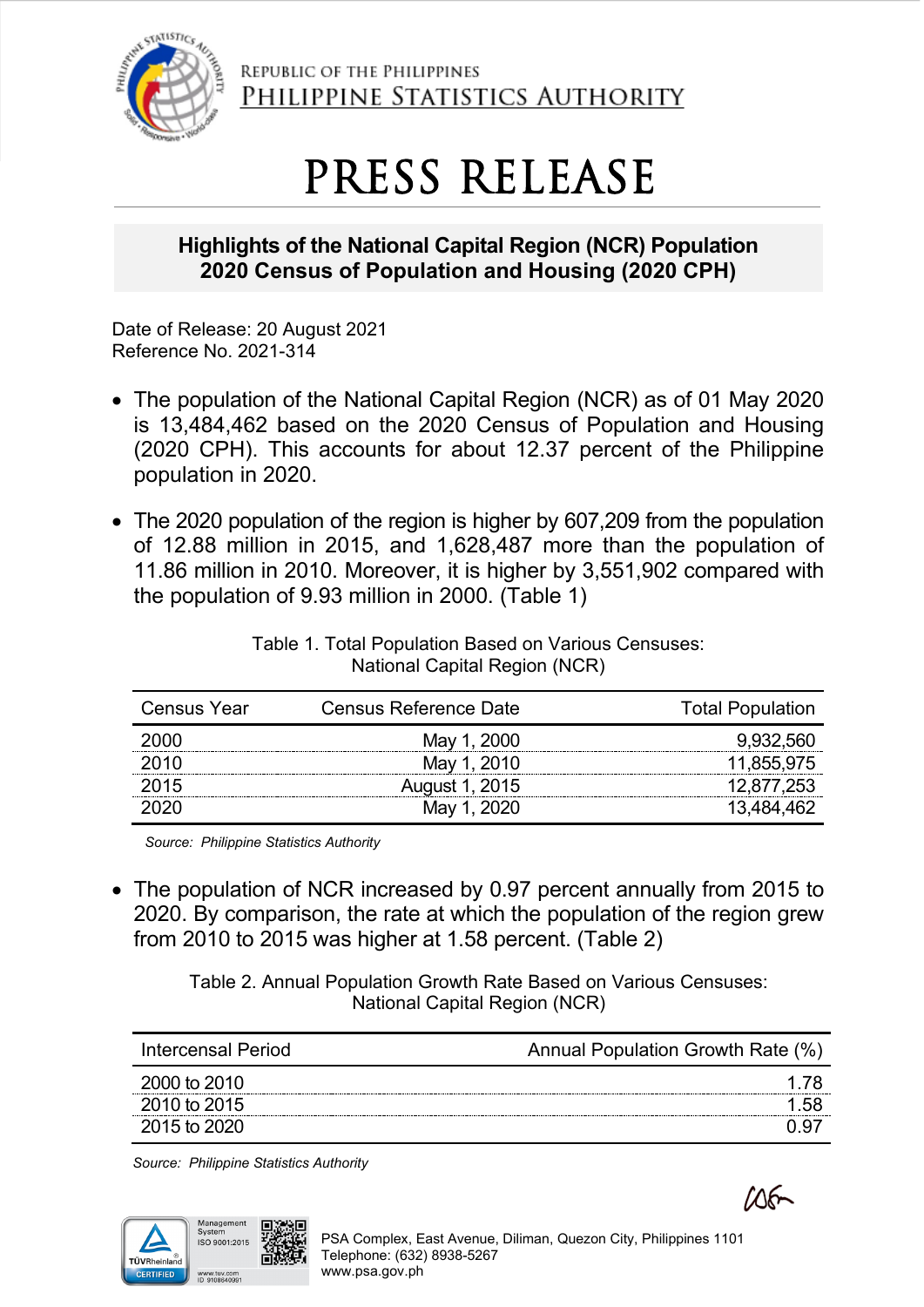- Among the 16 highly urbanized cities (HUCs) comprising the NCR, Quezon City had the biggest population in 2020 with 2,960,048 persons, followed by the City of Manila with 1,846,513 persons, and the City of Caloocan with 1,661,584 persons. The City of San Juan had the smallest population with 126,347 persons. (Table 3)
- Pateros, the only municipality in the region posted a population of 65,227 persons.

|                                           | <b>Total Population</b> |           |           |           |
|-------------------------------------------|-------------------------|-----------|-----------|-----------|
| <b>Highly Urbanized City/Municipality</b> | 2000                    | 2010      | 2015      | 2020      |
| City of Manila                            | 1,581,082               | 1,652,171 | 1,780,148 | 1,846,513 |
| City of Mandaluyong                       | 278,474                 | 328,699   | 386,276   | 425,758   |
| City of Marikina                          | 391,170                 | 424,150   | 450,741   | 456,059   |
| City of Pasig                             | 505,058                 | 669,773   | 755,300   | 803,159   |
| Quezon City                               | 2,173,831               | 2,761,720 | 2,936,116 | 2,960,048 |
| City of San Juan                          | 117,680                 | 121,430   | 122,180   | 126,347   |
| City of Caloocan                          | 1,177,604               | 1,489,040 | 1,583,978 | 1,661,584 |
| City of Malabon                           | 338,855                 | 353,337   | 365,525   | 380,522   |
| City of Navotas                           | 230,403                 | 249,131   | 249,463   | 247,543   |
| City of Valenzuela                        | 485,433                 | 575,356   | 620,422   | 714,978   |
| City of Las Piñas                         | 472,780                 | 552,573   | 588,894   | 606,293   |
| City of Makati                            | 471,379                 | 529,039   | 582,602   | 629,616   |
| City of Muntinlupa                        | 379,310                 | 459,941   | 504,509   | 543,445   |
| City of Parañaque                         | 449,811                 | 588,126   | 665,822   | 689,992   |
| Pasay City                                | 354,908                 | 392,869   | 416,522   | 440,656   |
| City of Taguig                            | 467,375                 | 644,473   | 804,915   | 886,722   |
| Pateros                                   | 57,407                  | 64,147    | 63,840    | 65,227    |

Table 3. Total Population by Highly Urbanized City/Municipality Based on Various Censuses: National Capital Region (NCR)

*Source: Philippine Statistics Authority*

- The City of Valenzuela was the fastest growing HUC in the region, with an annual population growth rate (PGR) of 3.03 percent from 2015 to 2020. It was followed by the City of Mandaluyong with a PGR of 2.07 percent and the City of Taguig (2.06 percent). The City of Navotas posted the lowest PGR of -0.16 percent among the HUCs in the region. (Table 4)
- Pateros, the lone municipality in NCR had a PGR of 0.45 percent.

 $106 -$